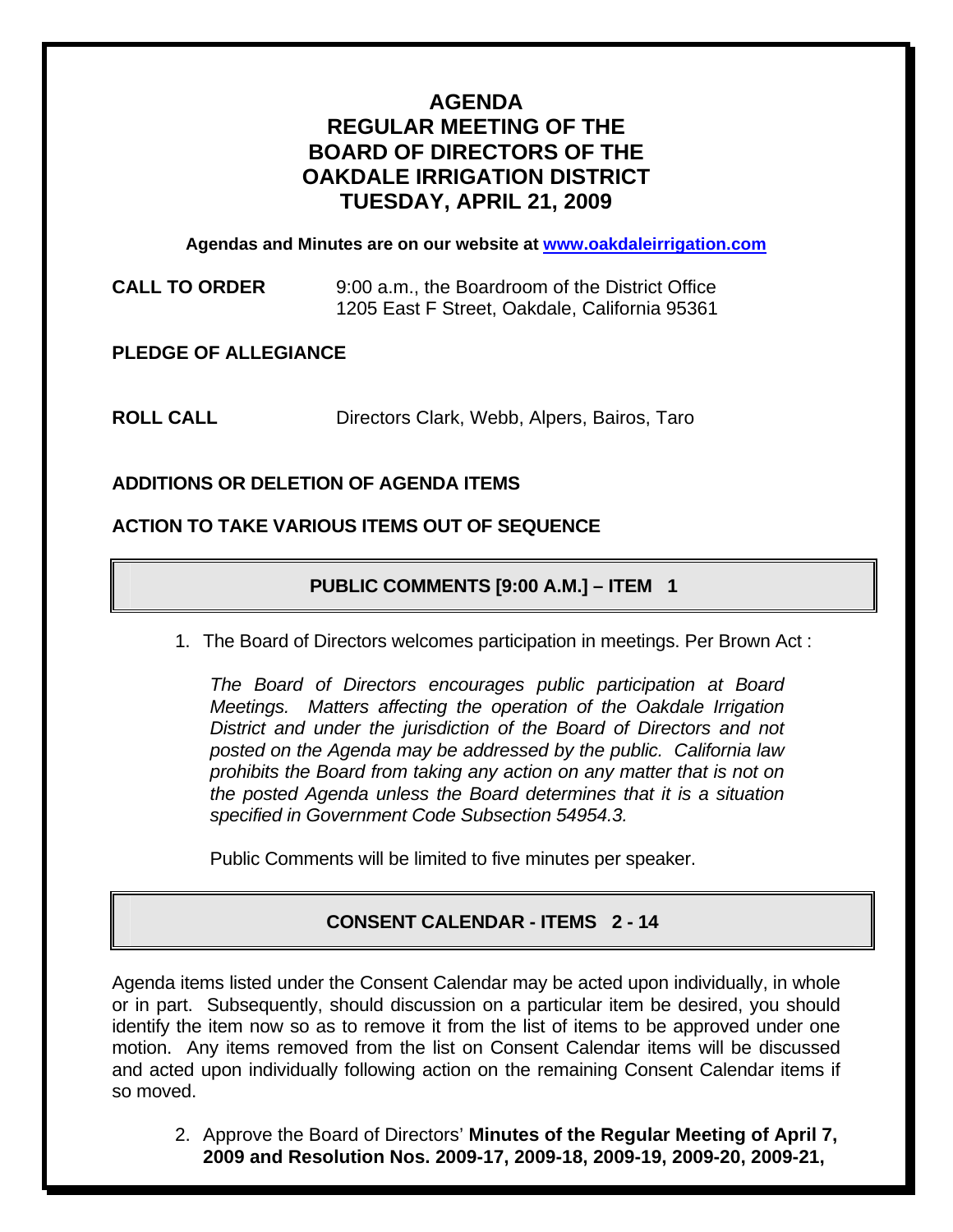**2009-22, 2009-23, 2009-24, 2009-25, 2009-26, 2009-27, and 2009-28**

- 3. Approve **Oakdale Irrigation District Statement of Obligations**
- 4. Approve **Improvement District Statement of Obligations**
- 5. Approve the **Treasurer and Chief Financial Officer's Report for the month ending March 31, 2009**
- 6. Approve **Assignment of Capital Work Order Numbers**
- 7. Approve **Attendance at the 2009 APPA National Conference in Salt Lake City, Utah**
- 8. Approve **Resolution Accepting the Memorandum of Understanding with the Exempt Managerial Employees**
- 9. Approve **Resolution to Surplus District Property**
- 10. Approve **Professional Services Agreement for Safety Center Incorporated**
- 11. Approve **Amendment No. 1 to Professional Services Agreement 2008- PSA-007 with Boutin Gibson Di Giusto Hodell Inc. for Revised Rates**
- 12. Approve **Work Release No. 1 to PSA 2008-PSA-006 with Watermark Engineering for Services to Maintain and Operate Two Gauging Stations and Monitor a Third Gauging Station on the South main During the 2009 Irrigation Season**
- 13. Approve **Amendment to Work Release No. 04 to Professional Services Agreement 2008-PSA-002 to Holdrege and Kull for Geotech and Testing Services for the 2008/2009 Projects**
- 14. Approve **Encroachment Agreement on the Gray Pipeline (APN: 010-015- 070 – Sundance Development Inc.)**

**ACTION CALENDAR – ITEMS 15 - 18** 

- 15. Review and take possible action on **Assisting the Oakdale Fire Protection District with Programs/Projects that Provide Benefit to Oakdale Irrigation District**
- 16. Review and take possible action to **Approve Fees for Agricultural Water Management Council**
- 17. Review and take possible action on **Award of Bid for the Birbaum Deep Well Pump Replacement Project**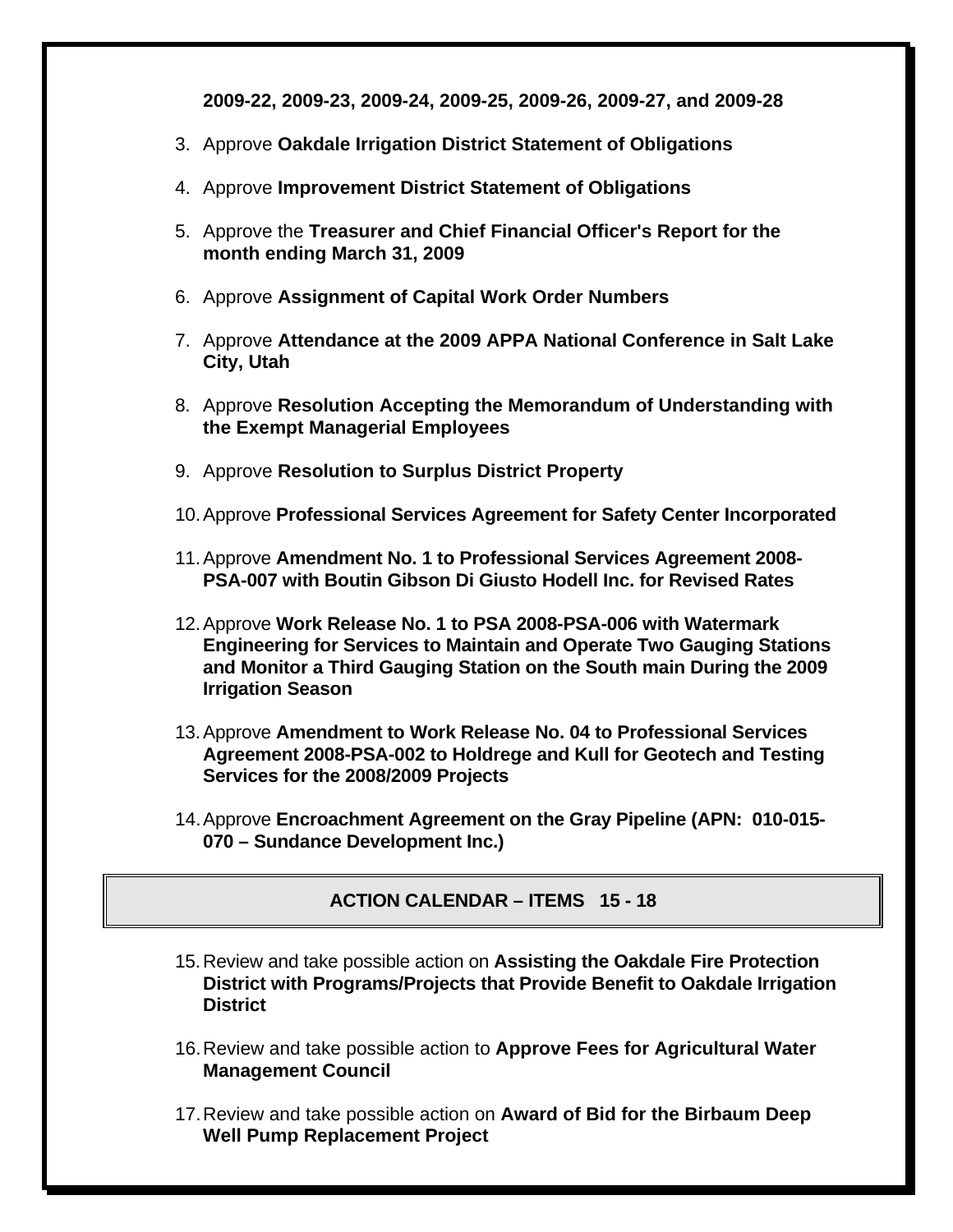18. Review and take possible action to **Approve North Main Canal/Tulloch Lateral Irrigation System Improvements (APN: 002-023-003 and 002- 028-014 – Smith)**

# **DISCUSSION - ITEM 19**

19. Discussion on the 2008/2009 OID Agricultural Scholarship Award

### **COMMUNICATIONS – ITEM 20**

20.**Oral Reports and Comments**

- A. **General Manager's Report on Status of OID Activities**
- B. **Water Counsel Report**
- C. **Committee Reports**

Finance Committee Meeting, Friday, April 17, 2009 @ 9:30 a.m.

- $\triangleright$  CalPERS Unfunded Liability
- ¾ Draft Amended 2009 Budget
- $\triangleright$  Possible Transfer of Funds to Designated Funds
- ¾ Oakdale Rural Fire Department Funding Request

### D. **Directors' Comments/Suggestions**

### **CLOSED SESSION - ITEM 21**

- 21. Closed Session to discuss the following:
- **A***. Government Code §***54956.8 Conference with Real Property Negotiator Negotiating Parties:** OID, Stockton East Water District, City of Stockton, Westside Interests and City and County of San Francisco **Property: Agency Negotiators:** General Manager and Water Counsel  **Under Negotiations:** Price & Terms
- **B.** *Government Code* **§54956.9 Anticipated Litigation**  One (1) Case
- **C.** *Government Code* **§54956.9 Existing Litigation**  (1) State Water Resources Control Board – Bay Delta
- **D.** *Government Code* **§54957 Public Employee Performance Evaluation**  Title: General Manager